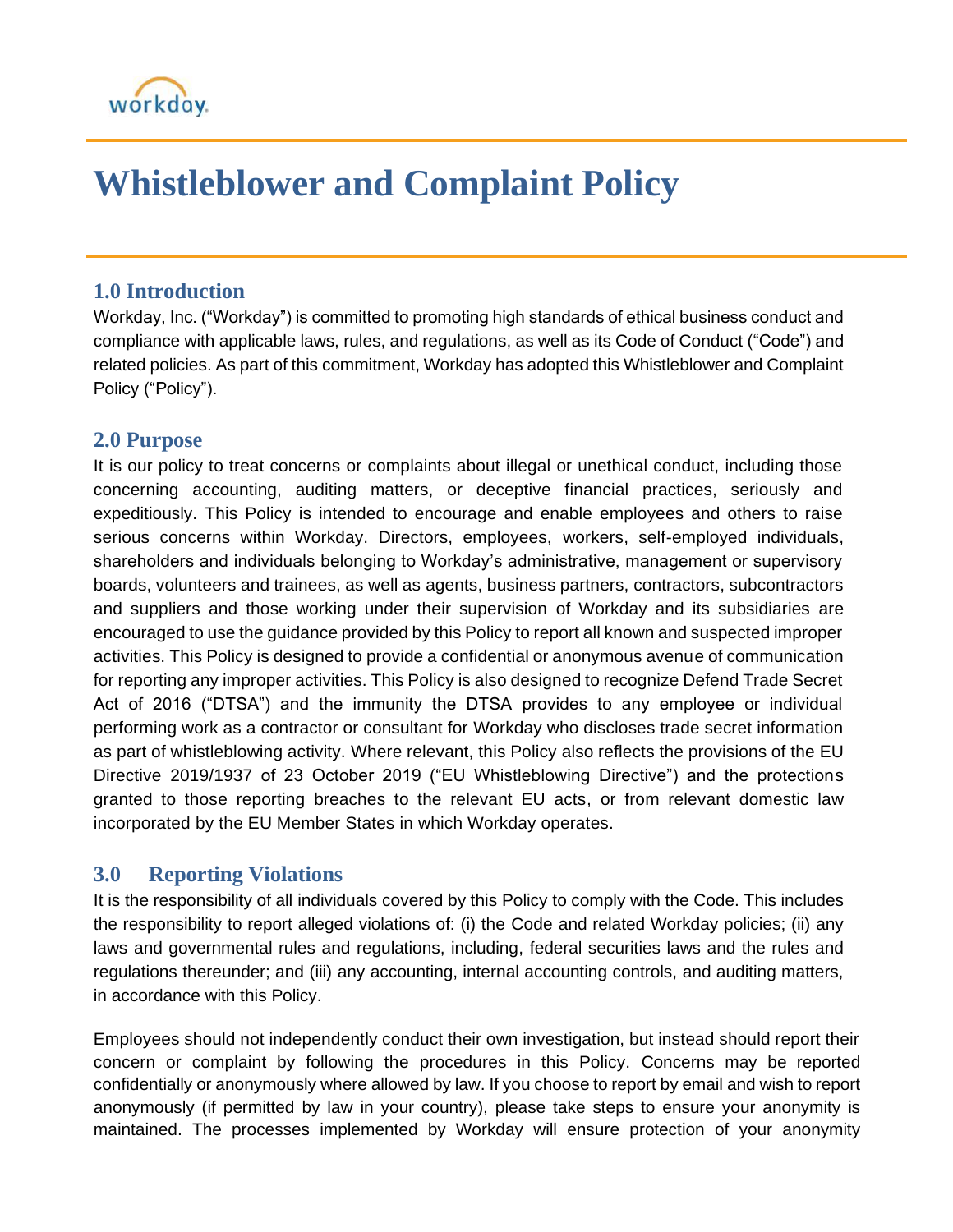wherever required by law, including in following up on your report. Anyone reporting a concern is encouraged to provide as much detail as possible regarding the subject matter of the concern, since the ability to investigate will largely depend on the quality and specificity of the information.

The Chief Legal Officer and the Chief Integrity & Compliance Officer ("CICO") or their designees will coordinate the prompt investigation and resolution of all reports and ensure that any corrective action deemed necessary and appropriate is taken.

 **3.1 Reporting to Manager or Leadership**. Workday employees, contractors and all individuals concerned by the Policy, should share any questions, concerns, suggestions, or complaints with someone who can address them properly. In many cases, for employees and contractors, your manager will be in the best position to address an area of concern. Managers will promptly consider the information submitted to them and take appropriate action. Managers are required to report alleged violations of the Code to their management, Workday People & Purpose, the Workday Integrity Team, or Workday Legal, Compliance, and Corporate Affairs. This includes allegations received from persons outside Workday, as well as allegations regarding third parties who provide services to Workday.

However, if you are not comfortable speaking with your manager or you are not satisfied with your manager's response, you are encouraged to speak with:

- a) the Workday Integrity Team [\(i](mailto:integrity@workday.com))[ntegrity@workday.com\)](mailto:integrity@workday.com)[;](mailto:integrity@workday.com))
- b) Workday's Chief People Officer, head of Employee Relations, or head of Internal Audit; or
- c) a member of Workday Legal, Compliance, and Corporate Affairs.

**3.2 Reporting Using the Speak Up Tool***.* If you are not comfortable discussing a concern with anyone directly, you may report the concern by the following means:

- a) Speak Up online. By clicking o[n](https://speakup.workday.com/) [https://speakup.workday.com](https://secure.ethicspoint.com/domain/media/en/gui/60581/index.html) and following the instructions; or
- b) Speak Up hotline. By calling the Workday Speak Up hotline: From within the United States, toll-free at (800) 325-9976, or for calls outside the United States, visi[t](https://speakup.workday.com/) [https://speakup.workday.com](https://secure.ethicspoint.com/domain/media/en/gui/60581/index.html) for a list of in-country numbers. Our Speak Up hotline is available 24 hours a day, 7 days a week.

**3.3 Reporting to the Audit Committee**. You may also report concerns directly to the Audit Committee of the Board of Directors ("Audit Committee"), which will take whatever steps they deem necessary to respond to a report that they receive. Reports may be submitted by using any of the below processes and indicating that the report should be delivered to the Audit Committee:

- a) By using Speak Up online or our Speak Up hotline as explained in section 3.2 above;
- b) By email to Workday's Chief Legal Officer and CICO at [generalcounsel@workday.com;](mailto:generalcounsel@workday.com) or
- c) By written correspondence to the Workday Board of Directors, Audit Committee c/o Corporate Secretary, 6110 Stoneridge Mall Road, Pleasanton, CA 94588, USA.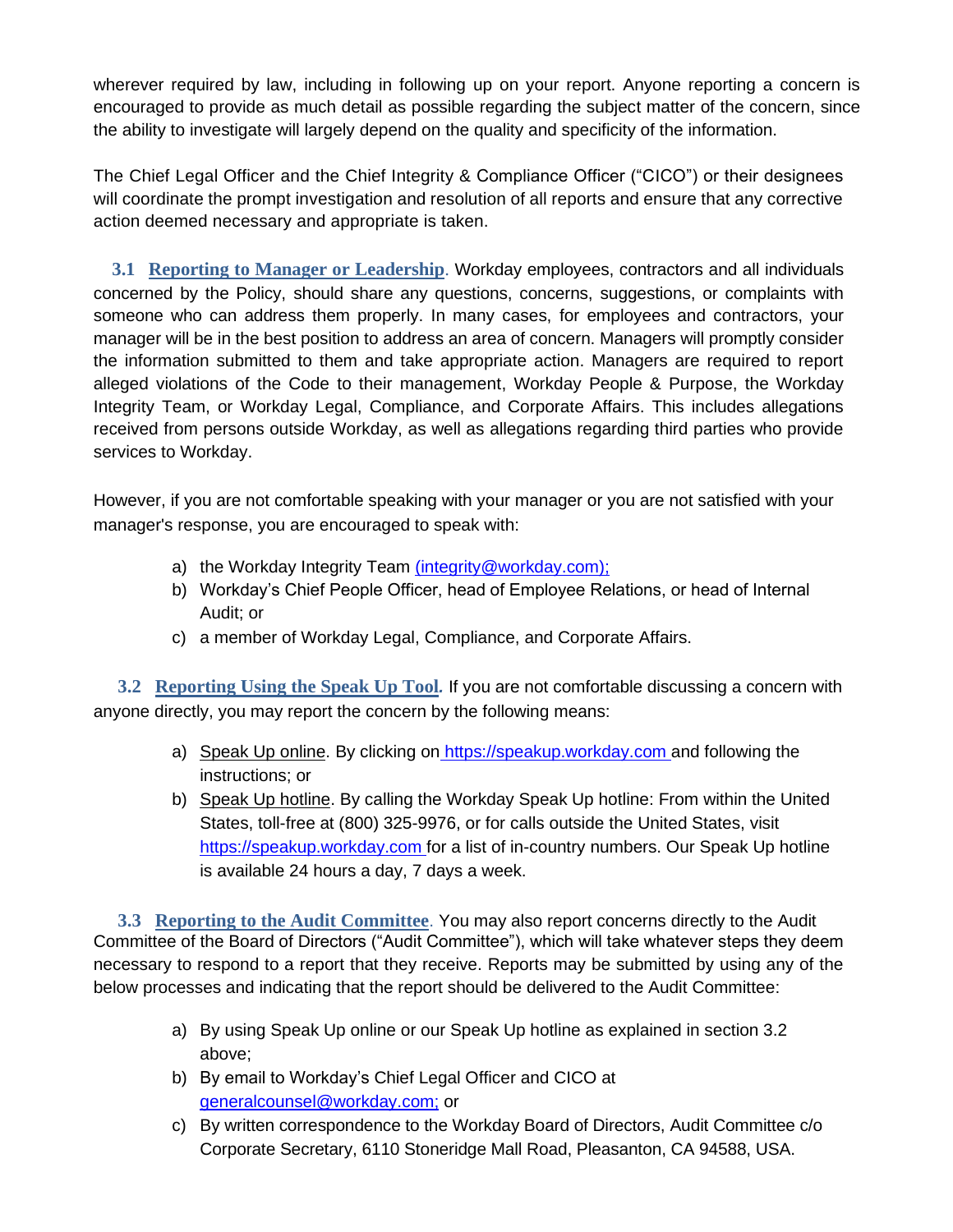**3.4 Reporting to the Competent Authorities**. Nothing in this Policy prohibits you from reporting potential violations of law or regulations to any governmental authority. If you are located in the European Union, you may report your concern externally to the competent national authority, either orally or in writing. The reports will then be treated in accordance with the relevant authority's internal process. Detailed information on the procedures for reporting externally to the competent authorities depending on your location is available [here.](https://docs.google.com/spreadsheets/d/17UXde97AqdtDRqgHbK_oL6Bwz_SSvIMfnRUqzk4ygiU/edit?usp=sharing)

### **4.0 Review of Allegations Reported Through Workday Channels**

The Chief Legal Officer and the CICO or their designees will be responsible for reviewing, or overseeing the review of, any allegation from any source reported through Workday channels. The Chief Legal Officer and CICO or their designees will promptly notify the sender and acknowledge receipt of the report (no later than 7 days following the report). They will also be responsible for following up on the report and liaising with the sender as needed. Feedback will be provided within a reasonable timeframe, i.e. no later than 3 months following the acknowledgment of receipt. You may contact the Chief Legal Officer and CICO a[t](file:///G:/Shared%20drives/Corporate%20Legal/Corporate/1.%20Workday,%20Inc/Corporate%20Charters%20&%20Policies/Whistleblower%20Policy/generalcounsel@workday.com) [generalcounsel@workday.com](mailto:generalcounsel@workday.com)[.](file:///G:/Shared%20drives/Corporate%20Legal/Corporate/1.%20Workday,%20Inc/Corporate%20Charters%20&%20Policies/Whistleblower%20Policy/generalcounsel@workday.com)

### **5.0 Statement of Non-Retaliation**

It is against Workday policy to retaliate, or attempt to retaliate, in any form against any person who reports in good faith a possible violation of (i) any law or regulation, (ii) the Code and related Workday policies or (iii) any accounting, internal accounting controls or auditing matters in good faith. For the purposes in this policy, "good faith" means that the reporting party had reasonable grounds to believe that the information they provided was true at the time they reported it. Workday prohibits any form of intimidation or retaliation against any person because of any lawful action to:

- provide information, cause information to be provided, or otherwise assist in an investigation regarding any conduct which the person reasonably believes constitutes a violation of laws, rules, regulations, any Workday policies, or accounting, internal accounting controls and auditing matters; or
- file, cause to be filed, testify, participate in, or otherwise assist in a proceeding filed or about to be filed relating to a violation of any law, rule, regulation, Workday policy, or accounting, internal accounting controls and auditing matters.

The prohibited forms of retaliation or attempted retaliation include, but are not limited to, discharge, demotion, suspension, threats, harassment, or any other manner of discrimination with respect to a reporting person's terms or conditions of employment based on lawful actions of such person with respect to a good faith report or cooperation or assistance with an investigation conducted by Workday. This prohibition on retaliation applies to all individuals covered by this Policy, including employees, directors, agents, consultants, contractors, and other persons or entities who do business on behalf of Workday globally. It also applies to individuals who help reporters make reports (i.e., facilitators), and third persons connected with reporters who could suffer retaliation as a result of said connection, such as colleagues or relatives, as well as legal entities that the reporting individual owns, works for, or is otherwise connected with in a work-related context.